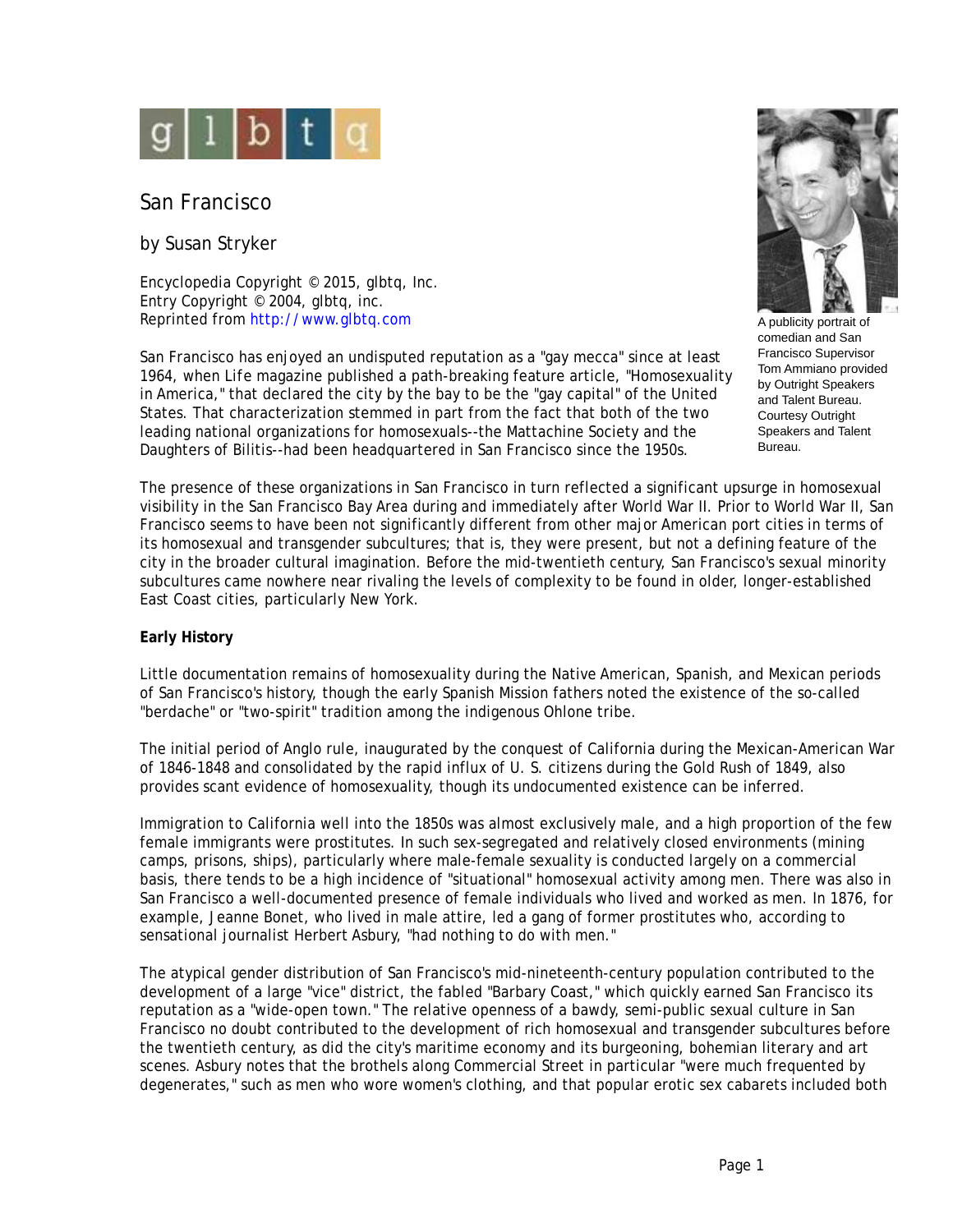male and female entertainers "who were encouraged to do whatever their erotic fantasies might dictate."

It has been more difficult to recover the history of lesbians than the history of gay men and transgender people during this period, in large part because of the general exclusion of women from employment and public life, except as prostitutes, which made it more difficult for women to create independent sexual lives for themselves apart from the demands of family, child-rearing, and domesticity. It seems likely, however, that "passionate friendships" between women in this period sometimes included sexual expression, but this aspect of women's lives has rarely become part of the public record.

### **The Precursors of Modern Subcultures**

The precursors of modern homosexual and transgender subcultures in San Francisco date from near the turn of the twentieth century. Edward Irenaeus Prime-Stevenson, writing under the pseudonym Xavier Mayne in *The Intersexes: A History of Similisexualism as a Problem in Social Life* (1908), described rampant male homosexual prostitution among soldiers mustering at San Francisco's Presidio during the Spanish-American War of 1898.

Charles Warren Stoddard, a member of San Francisco's literary elite, published the frankly homoerotic and autobiographically based novel, *For the Pleasure of His Company: An Affair of the Misty City*, in 1903.

A San Francisco correspondent of the eminent German sexologist Magnus Hirschfeld, writing in 1905, described her life as a transgendered person who sometimes ran a boarding house for dance hall girls.

Shortly after the great earthquake and fire of 1906, a young San Franciscan named Alice B. Toklas traveled with a friend to Paris, where she was introduced to Oakland native Gertrude Stein, whereupon Toklas and Stein launched one of the most public, celebrated, and long-lasting lesbian relationships on record.

In 1908, The Dash, a saloon and dance hall in the Barbary Coast district, was closed by the police for reportedly allowing cross-dressed male entertainers to dance on tabletops and permit customers to perform oral sex on them beneath their upraised skirts.

# **World War I and the Emergence of Modern Subcultures**

World War I brought drastic changes to the sexual culture of San Francisco. In coordination with military authorities concerned over the spread of venereal disease among troops and social purity reformers involved in alcohol prohibition and anti-prostitution crusades, city officials shut down the Barbary Coast in 1917. Much of the "vice" trade went underground and relocated to the Tenderloin district, immediately north of Market Street, the city's main commercial thoroughfare, where it was controlled and regulated by corrupt members of the San Francisco Police Department.

It was in the Tenderloin's speakeasies and gin joints during the era of Prohibition that San Francisco's modern gay subculture began to take shape. When Prohibition was lifted in 1933, a number of gay bars quickly opened in the Tenderloin, which remained the epicenter of gay bar culture into the 1960s. One former Tenderloin establishment, Finocchio's, a female-impersonation nightclub, relocated to the new bohemian entertainment district, North Beach, which emerged in the former Barbary Coast. Finocchio's survived there until 1999.

The North Beach entertainment district was also home to San Francisco's first known lesbian establishment, Mona's, which featured cross-dressed female performers and staff. Between the 1930s and 1950s, homosexual and transgender subcultures existed in close association with nightclubs like Mona's and Finocchio's, which simultaneously catered to tourists seeking risqué experiences, as well as to members of sexual subcultures seeking social space.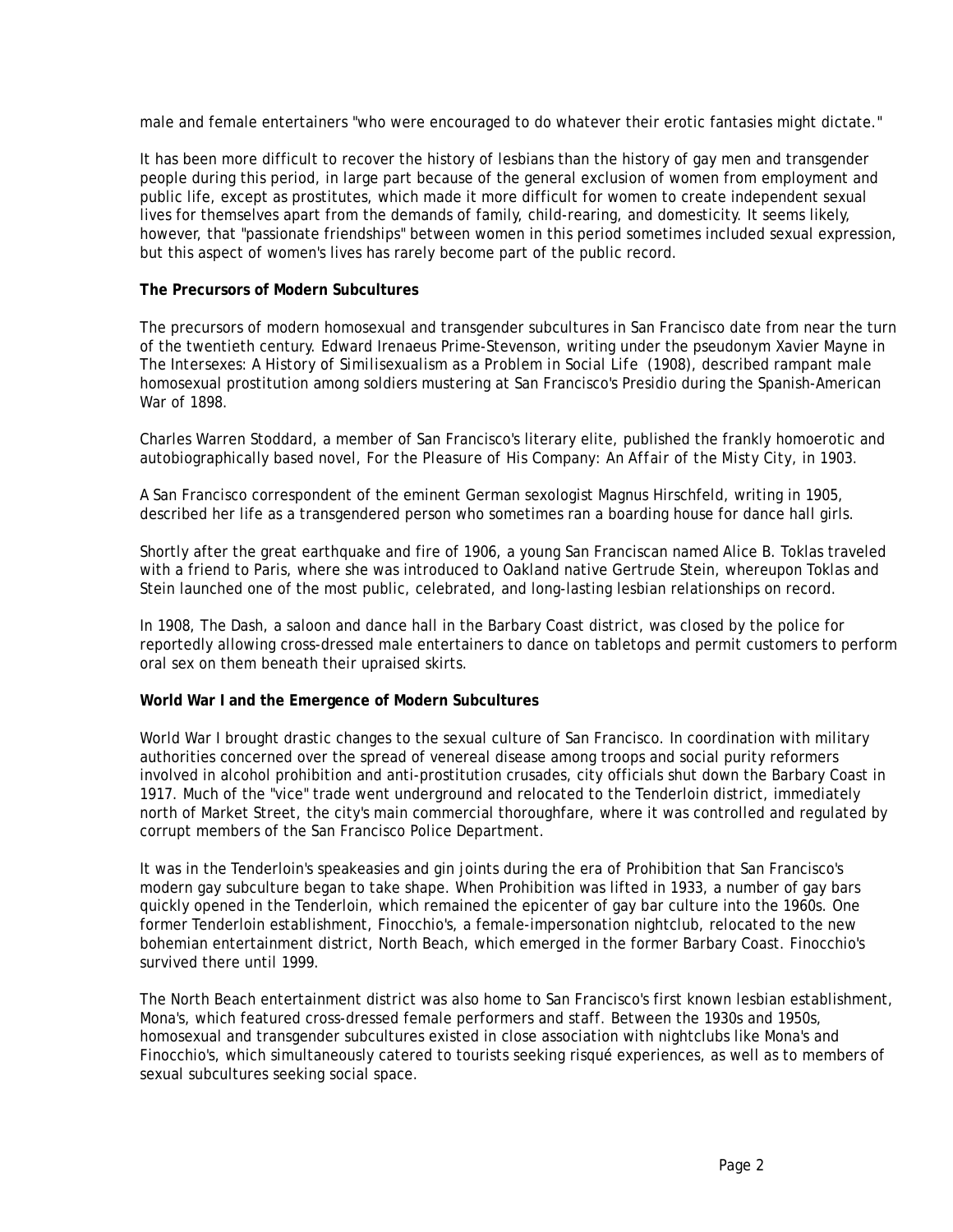Gay and lesbian people also lived in the North Beach neighborhood, especially those with artistic and literary sensibilities. Elsa Gidlow, who made her home there between 1926 and 1954 (when she moved to nearby Marin County), had authored the first volume of explicitly lesbian poetry to be published in North America, *On a Grey Thread*, in 1923. Her immediate circle included the writers Kenneth Rexroth and Lincoln and Una Jeffers, and she was a correspondent of Radclyffe Hall and Una Trowbridge, whom she had met during a year abroad in Paris.

# **World War II**

World War II brought further drastic changes to San Francisco's sexual ecology. As historian Allan Bérubé has demonstrated, the war itself played a pivotal role in the formation of new sexual identity communities by throwing together vast numbers of gay men who formed associative networks based on their shared sexualities, and also created significant new employment opportunities in wartime industries for single women, including lesbians.

As one of the principal administrative centers of the war's Pacific theater of operations, San Francisco became something of a dumping ground for homosexuals dishonorably discharged from military service. At the Treasure Island Naval Hospital in San Francisco Bay, medical and psychological experts conducted nonconsensual tests on many of these men in an effort to discover the "causes and cures" of homosexuality.

Faced with the prospect of returning home in disgrace or remaining in arguably the most scenic city in the United States, many gay World War II veterans opted for the latter. In the late 1940s, a tabloid paper in San Francisco described this demographic trend with the shocking headline, "Homos Invade S. F.!"

### **The Homophile Movement and the 1950s Counterculture**

In the 1950s, San Francisco was home to the first national organizations for homosexual rights, as well as to an emerging counterculture that celebrated sexual diversity. The Mattachine Society, a men's organization founded by gay communist Harry Hay in Los Angeles in 1950, relocated its national headquarters to San Francisco between 1954 and 1957, after politically moderate and conservative elements in the organization broke with its radical founders.

At the same time, in 1955, Del Martin and Phyllis Lyon founded the Daughters of Bilitis, a national organization for lesbians. The founding of other so-called "homophile" groups, such as the Society for Individual Rights (SIR) and the Council on Religion and the Homosexual (CRH) in the 1960s made San Francisco the center of organized gay political life in the United States. A police raid of a 1965 fundraising ball for the CRH, which enjoyed the support of San Francisco's liberal clergy, resulted in a great deal of negative publicity for the police and helped place homophile rights on San Francisco's progressive political agenda.

In tandem with this unprecedented organizational growth, San Francisco's long-established reputation as a haven for radicals, eccentrics, and dreamers helped sustain a new "beatnik" counterculture in the 1950s, popularized by pansexual literary figures such as Allen Ginsberg and Jack Kerouac.

#### **The Beginnings of Political Activism**

The bohemian milieu of the Black Cat Café produced one of the most influential meldings of countercultural style with political activism in the person of José Sarria, a Mexican-American drag entertainer who waited tables there and performed wildly popular Sunday afternoon "operas" laced with political and social satire.

When Black Cat owner Sol Stoumen became embroiled in controversy in the early 1960s because of his support of gay bar owners who had recently banded together to protest the police practice of demanding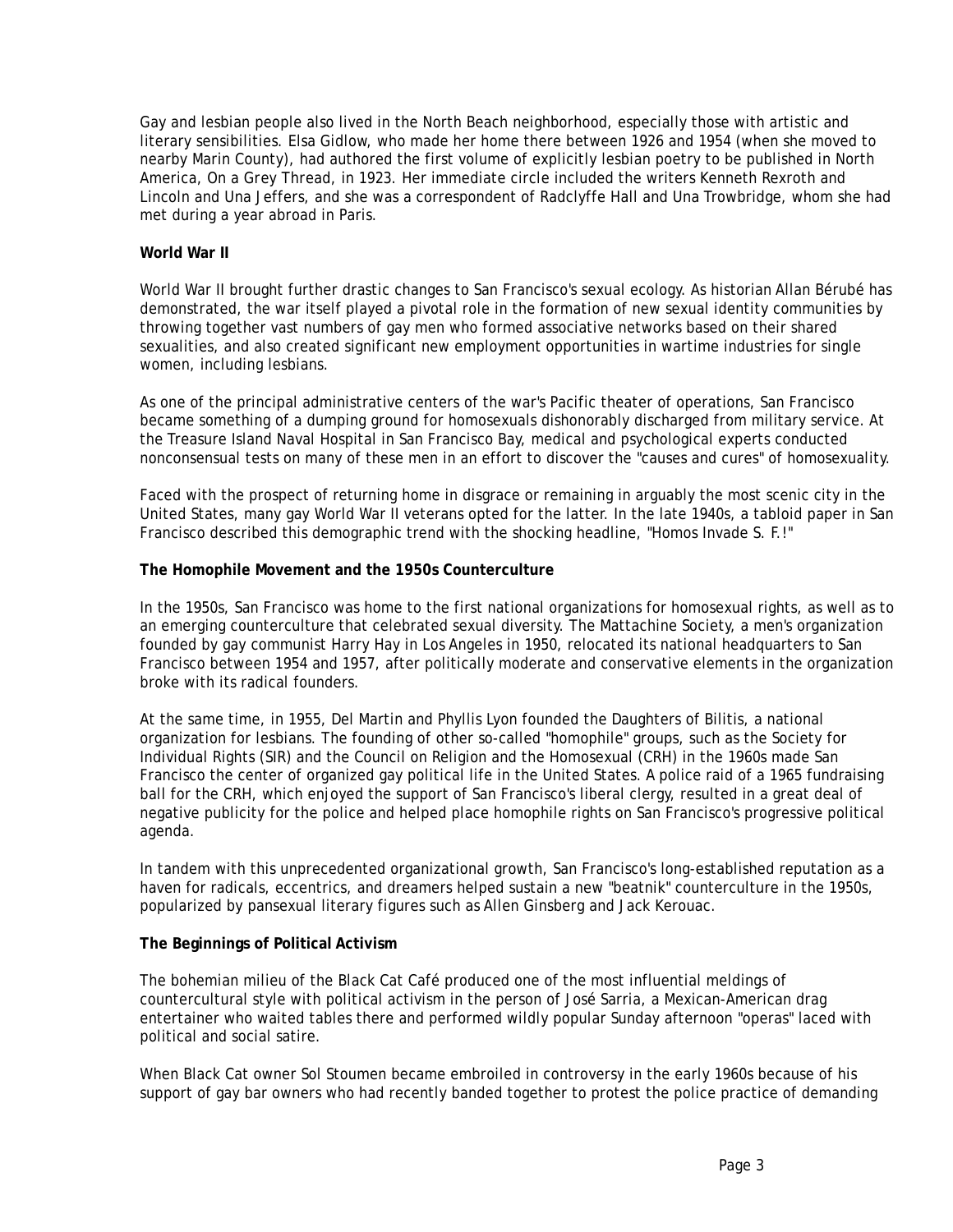payoffs as a condition for remaining in business, Sarria rallied to his defense. In 1961, Sarria ran as an openly gay candidate for San Francisco's Board of Supervisors in order to call attention to police harassment of gay-friendly establishments. He did not win the election, but he received 5,600 votes and demonstrated that a gay vote could be tapped for electoral politics.

The "gayola" scandal that prompted Sarria to run for public office also helped launch the first gay newspapers in the United States--Guy Strait's *League for Civil Education* and *Citizen's News*--as well as the first gay business owner's association, the Tavern Guild. Sarria later founded the Imperial Court System, now the oldest gay philanthropic organization in the world, which stages gala drag balls to raise money for various causes.

Transgender people also began to organize and find a political voice in San Francisco in the 1960s. Since the 1950s, transgendered individuals seeking access to hormones and genital surgery had been drawn to the city by the presence of Dr. Harry Benjamin, the world's leading medical expert on transsexuality, who maintained a practice on posh Union Square.

In August 1966, three years before the more famous rebellion at New York's Stonewall Inn, transgender residents of the Tenderloin rioted against police oppression at a popular all-night restaurant, Compton's Cafeteria. Many of the militant hustlers and street queens involved in the riot were members of Vanguard, the first known gay youth organization in the United States, which had been organized earlier that year with the help of radical ministers working with Glide Memorial Methodist Church, a center for progressive social activism in the Tenderloin for many years.

In the aftermath of the riot at Compton's, a network of transgender social, psychological, and medical support services was established, which culminated in 1968 with the creation of the National Transsexual Counseling Unit, the first such peer-run support and advocacy organization in the world.

The new style of gay liberation politics, which began in San Francisco with the formation of Vanguard and the riot at Compton's Cafeteria, gained further momentum with the formation of the Committee for Homosexual Freedom (CHF) in the spring of 1969, a few months before the Stonewall riots, which initially received scant coverage in the San Francisco media. The CHF was established in response to the firing of an openly gay man by a steamship company, and helped popularize the new strategy of "coming out" as a means of agitating for gay rights.

The new style of gay liberation drew heavily on the youth-oriented, rock-music-infused counterculture that took root in San Francisco's Haight-Ashbury neighborhood, where the prevailing ethos of sexual revolution and "letting it all hang out" created a welcoming environment for many baby boomer gay men and lesbians.

# **"Gay Power" Politics**

By the fall of 1969, New Left and student movement activists had imported "gay power" politics to the Bay Area, but these Stonewall-inspired groups did not thrive. A tumultuous protest against the homophobic editorial policies of the *San Francisco Examiner* on Halloween 1969 (dubbed "The Night of the Purple Hand" by local activists, who slapped purple handprints throughout downtown San Francisco after *Examiner* employees dumped a barrel of printers' ink on the crowd from the roof of the newspaper building) was one of the most visible demonstrations of gay power.

Two other high points were the appearance of the Gay Liberation Front's "Homosexuals Against the War" contingent in a massive 1969 protest against the war in Vietnam, and a 1970 "Gay-In" held in Golden Gate Park.

By 1971, the mantle of gay power politics had fallen on Raymond Broshears, a contentious yet energetic activist whose Gay Activists Alliance (GAA) focused its efforts on providing social services in the Tenderloin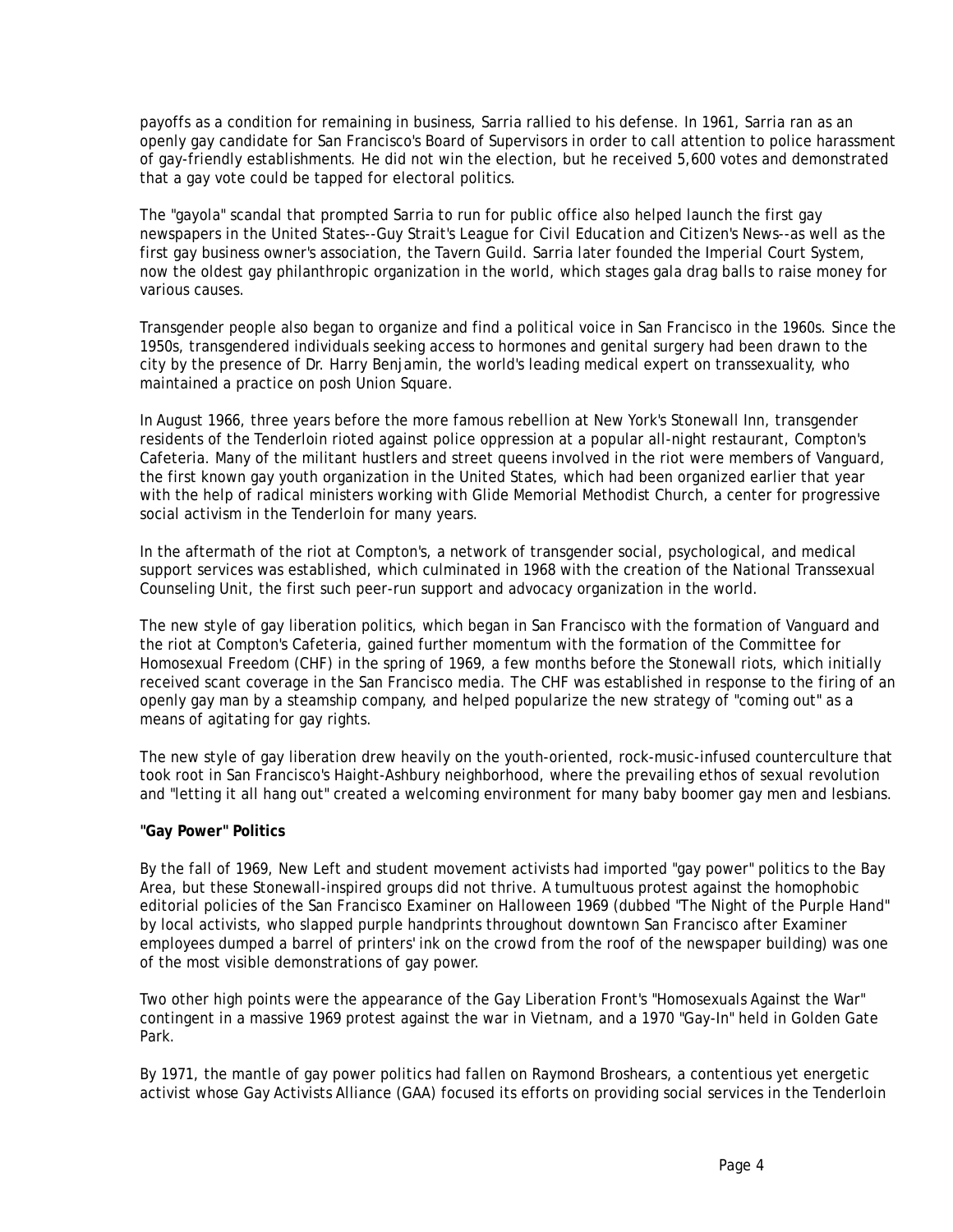and Polk Street neighborhoods. Under Broshears' stormy leadership, San Francisco's GAA found itself well outside the mainstream of local gay politics in the 1970s and disbanded within a few years.

### **Gay Pride**

As sociologist Elizabeth Armstrong has argued, the early 1970s witnessed a shift away from both the homophile activism of the 1950s and early 1960s and the more militant liberation movement that began in San Francisco in 1966. By 1973, a new emphasis on "gay pride" rather than "gay power" emerged, as well as a new emphasis on cultural identity rather than political alliance in broader-based social movements.

The result was the somewhat paradoxical emergence of major new gay cultural institutions such as pride parades and film festivals, and the simultaneous proliferation of narrower-interest groups addressing the concerns of an increasingly fragmented population of sexual minorities. Separate organizations and institutions developed for lesbian feminists, bisexuals, transgender people, sadomasochists, people of color, and an ever-lengthening list of increasingly complex and specialized communities of identity. There were about 50 organizations serving the Bay Area's gay and lesbian community in 1970 and nearly 300 by 1980.

San Francisco's gay pride parade began in 1972, and is now the largest glbtq public event in the world, drawing an annual attendance of half a million people. The San Francisco International Lesbian and Gay Film Festival, now the oldest and largest such event in the world, began in 1977.

Other such cultural institutions or symbols to emerge in San Francisco in these years include a chapter of the Metropolitan Community Church, the Gay Men's Chorus, the Gay and Lesbian Marching Band, the *Bay Area Reporter* newspaper, and the rainbow flag, now recognized around the world as a symbol of gay cultural identity. Just a few of the many specialized organizations founded in San Francisco in the 1970s include the S/M advocacy group Society of Janus (1974), the Bisexual Center (1976), and the Gay Latino Alliance (1977).

Lesbian feminist organizations and publications did not flourish in San Francisco in the 1970s, in part because of the high cost of living and working in the city, coupled with the effects of sexist employment discrimination against women; most significant lesbian feminist organizations and publications in the Bay Area were located in nearby Berkeley, Oakland, San Jose, and Santa Cruz.

A notable exception to this trend was the emergence of a women's community enclave along Valencia Street in the city's Mission District. Anchored by pioneering institutions such as Old Wives' Tales bookstore (1976), the Artemis Café (1977), and the San Francisco Women's Building (1979), a thriving women-oriented neighborhood took shape that by the 1980s included the sex shop Good Vibrations, Osento Bath House, the offices of *On Our Backs* magazine and the lesbian events calendar *Coming Up!*, and Amelia's, one of the city's most popular and longest-running lesbian bars.

# **Harvey Milk and Gay Neighborhoods**

Gay politics achieved a new benchmark of success with the election of an openly gay man, Harvey Milk, to San Francisco's Board of Supervisors in 1977. Milk's electoral success was due in large part to a shift from citywide to district elections, which enabled him to exploit the dense concentration of gay votes in the Castro neighborhood.

The Castro emerged as a predominantly gay neighborhood in the early 1970s, fueled by the migration of thousands of baby boomer gays to San Francisco in the late 1960s and early 1970s, but it was by no means the only gay enclave.

The South of Market neighborhood had been home to numerous leather and motorcycle bars since the early 1960s, and Polk Street near the downtown Civic Center had been a locus of gay hustling for almost as long.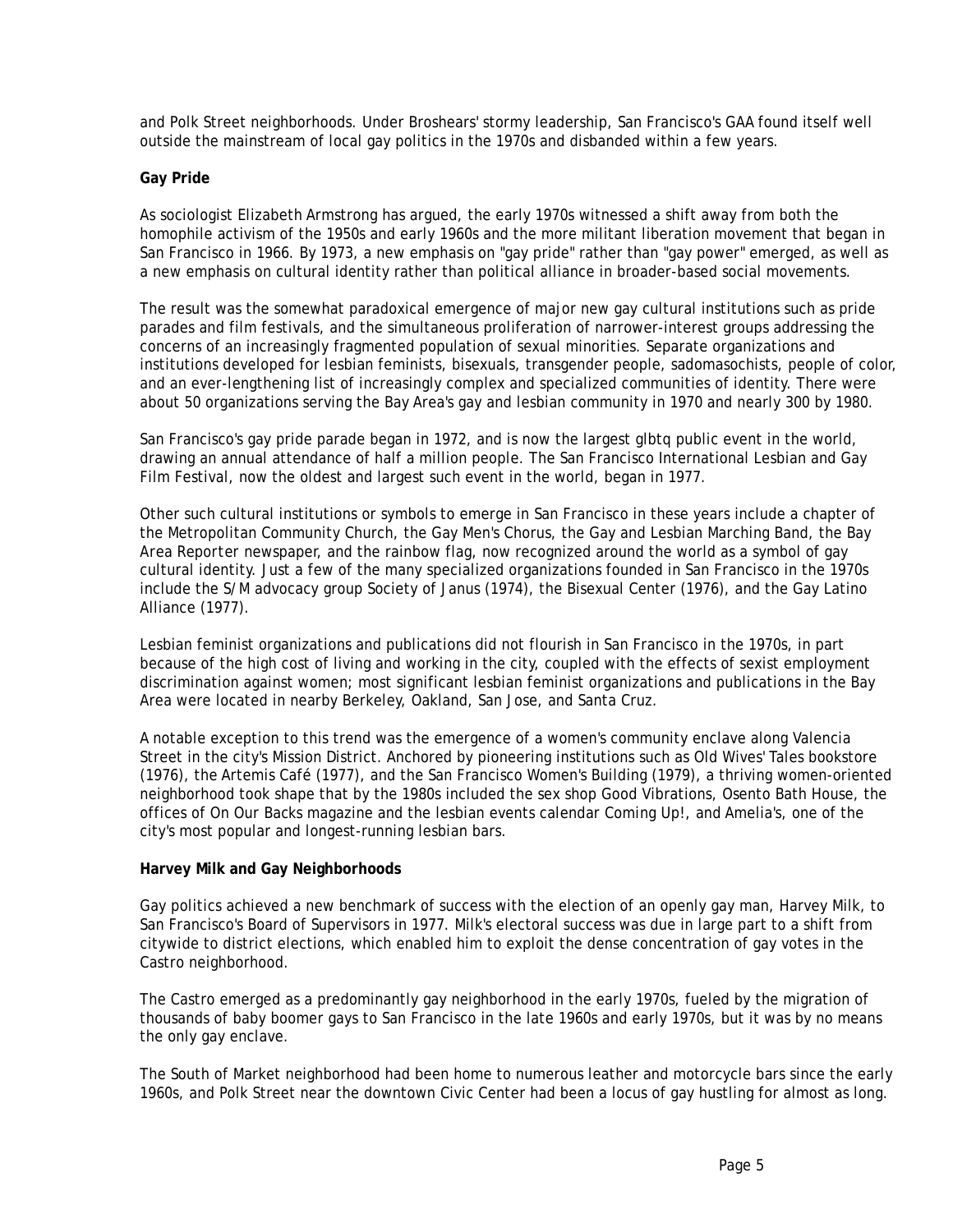Middle class lesbian residential neighborhoods had also taken shape on the Castro's periphery in Noe Valley and Bernal Heights.

Milk was able to mobilize the significant number of gay and lesbian voters in his district to catapult him into City Hall. His tenure as an elected official was tragically short-lived. After only eleven months in office, Milk and San Francisco Mayor George Moscone were assassinated on November 27, 1978, by former city supervisor Dan White.

When White was convicted of manslaughter rather than murder and given a light sentence, rioting erupted at City Hall on the night of May 21, 1979. In response to the "White Night Riot," San Francisco police officers staged a retaliatory raid on the Castro, where they vandalized property and beat passersby on the street.

### **Backlash**

The violence perpetrated against Harvey Milk was part of a larger pattern of backlash against the gay civil rights gains of the 1970s. In the later 1970s, there were numerous arson attacks on gay community institutions, as well as at least one politically motivated murder. Four assailants attacked and beat to death Robert Hillsborough, a gay man, in front of his home in the Mission District, while yelling "This one's for Anita!," in reference to born-again Christian former beauty queen Anita Bryant's then current campaign against a gay rights ordinance in Florida.

San Franciscans played a leading role in the successful effort to boycott Florida orange juice that resulted in Bryant's losing her job as spokesperson for the Florida Citrus Growers' Association. They also played an important role in the successful campaign against Proposition 6, the so-called Briggs Initiative, which would have banned gays and lesbians from teaching in California public schools.

### **AIDS and the Realignment of Political Sensibilities**

A July 4, 1981 article in the Center for Disease Control's *Morbidity and Mortality Weekly Report* that noted unusual clusters of Kaposi's sarcoma and pneumocystis pneumonia among gay men in San Francisco, Los Angeles, and New York marked official awareness of an epidemic first labeled GRID (Gay-Related Immune Deficiency), and later renamed AIDS (Auto-Immune Deficiency Syndrome). San Francisco's gay community was among the hardest hit in the early stages of the epidemic, and also played a leading role in developing a response to it.

The so-called "San Francisco Model," which consisted of education and prevention efforts coupled with a grassroots mobilization to found community-based organizations designed to meet public health needs unaddressed by the government, was quickly adopted by communities throughout the United States and around the world. San Francisco has remained at the forefront of AIDS research, and is home to both the San Francisco AIDS Foundation and the Center for AIDS Prevention Studies at the University of California-San Francisco medical school.

Dealing with the AIDS epidemic transformed sexual identity politics in San Francisco, and to a limited degree bridged some of the identity based differences that had proliferated in the 1970s. The epidemic bred new forms of activism, represented most notably by ACT UP (AIDS Coalition to Unleash Power), and later Queer Nation and the Lesbian Avengers, by requiring a re-examination of the relationship between identity and broader social conditions such as racism and poverty.

The realignment of political sensibilities, coupled with a more complex sense of identity, inspired a new wave of activism among post-baby boomers in the 1990s, which helped reconfigure the community in ways that were more inclusive of bisexual and transgender people. The Bay Area Bisexual Network, Transgender Nation, and the Intersex Society of North America all date from this period. By the mid-1990s, it had become *de rigueur* to speak not of a gay and lesbian community, but rather of a GLBT community, or even a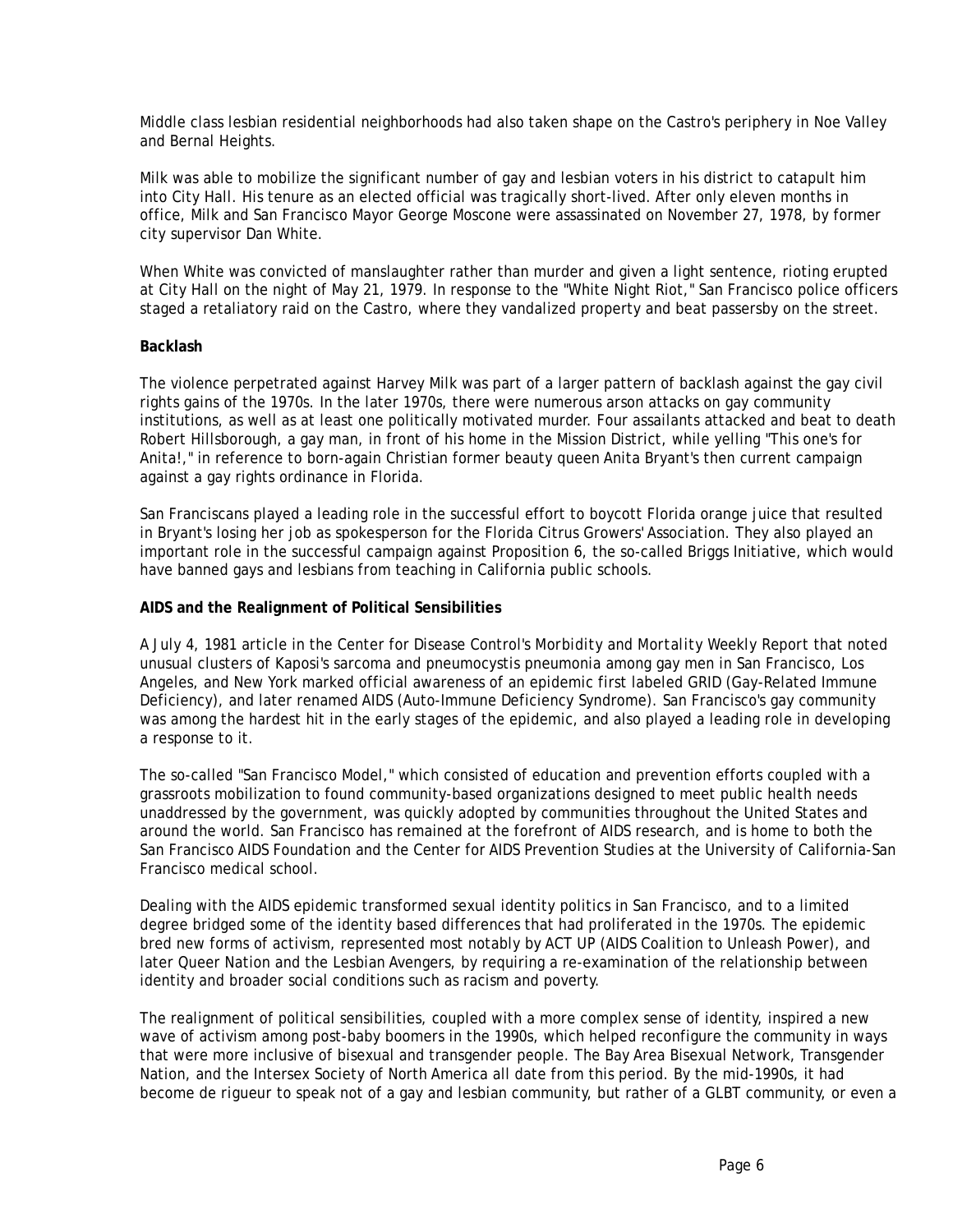community of people who were "gay, lesbian, bisexual, transgender, intersex, queer, questioning, and allies."

### **Cultural and Political Power**

By the early 1990s, San Francisco's glbtq community, which by some estimates encompasses from 10 to 15% of the city's total population, was a constituency with unprecedented political, economic, and cultural influence. One indication of how well integrated the glbtq community had become in the social fabric of the city was the opening in 1996 of the Hormel Gay and Lesbian Center in San Francisco's New Main Public Library, the first such center in a public library in the United States.

Named for philanthropist (and, later, first openly gay United States Ambassador) James C. Hormel, the center provides access to an impressive collection of books and manuscripts on glbtq history and culture. Roughly one-third of the Hormel collection is on deposit from the GLBT Historical Society, whose vastly larger collection includes runs of more than 3,000 periodical publications, several thousand rare books, 450 collections of personal papers and organizational records, hundreds of oral histories, approximately 80,000 historic photographs, hundreds of thousands of printed ephemera items such as posters, fliers, leaflets, and matchbook covers, and a growing collection of artifacts, original artwork, and textiles. The collections of the GLBT Historical Society, which has ambitious plans to open the world's first museum of GLBT History and Culture, are second in size only to those of the ONE Institute in Los Angeles.

The "lavender sweep" in San Francisco's 1990 city elections brought lesbians Carole Migden and Roberta Achtenberg to the Board of Supervisors, and gay man Tom Ammiano to the Board of Education. Achtenberg went on to Washington to work in the Clinton administration, while Migden became an influential state legislator, and Ammiano later became President of the Board of Supervisors; in 1999 he finished second in the mayoral run-off election.

Other lesbian and gay city supervisors in the 1990s include Leslie Katz, Bevan Dufty, and Mark Leno, who has since risen to prominence both statewide and nationally as a progressive member of the California legislature. The presence of openly gay and lesbian politicians at city hall and in the state house enabled San Francisco to pass landmark legislation such as domestic partner benefits, and civil rights protection and medical benefits for transgender people.

#### **The Twenty-First Century: Success and New Challenges**

In 2002, after nearly 10 years of planning, the San Francisco LGBT Community Center opened the doors of a 40,000 square foot facility, the first LGBT center in the country built from the ground up.

Like other nonprofit organizations serving the glbtq community in San Francisco, the Center has faced a difficult financial reality. The unprecedented technology-driven economic boom of the late 1990s, followed by the burst of the "dot.com bubble" in 2001, has played havoc with the entire Bay Area's nonprofit sector- first driving up rents by 200 to 300%, then drying up public, foundation, and corporate support.

Moreover, skyrocketing housing costs are pricing many glbtq people out of the San Francisco market, resulting in their migration to cities with a lower cost of living, such as Oakland, or out of the region entirely. It is not possible to say at this time what effect these economic conditions ultimately will have on San Francisco's long and inspiring glbtq history.

That inspiring history reached yet another milestone on February 12, 2004, when, at the directive of Mayor Gavin Newsom, San Francisco became the first government entity in the United States to grant marriage licenses to same-sex couples. After a week in which almost 3,000 same-sex couples were wed, the City of San Francisco filed suit against the State of California, challenging its prohibition of same-sex marriage on constitutional grounds.